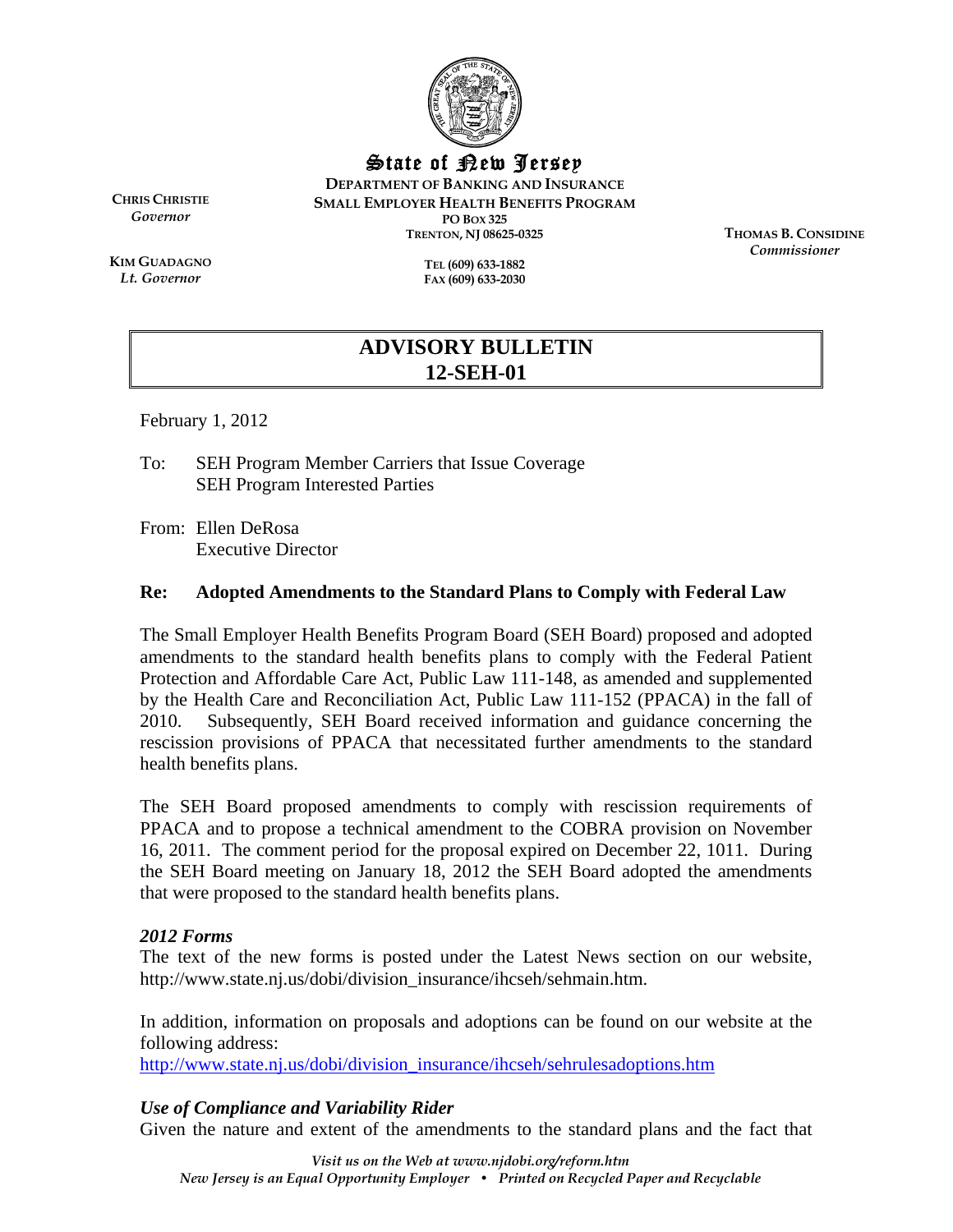Carriers re-issued all inforce plans to comply with the 2010 adoption, the SEH Board determined that Carriers may use either the Compliance and Variability Rider to accomplish the current amendments or may issue the standard health benefits plans with the amended text included in the forms. Please note that the Compliance and Variability Rider may be used to amend inforce policies as well as to amend newly issued policies.

The SEH Board established a July 1, 2012 Operative Date for the adopted amendments. For inforce policies Carriers must issue the Compliance and Variability Rider no later than July 1, 2012. For new policies Carriers must begin issuing the Compliance and Variability Rider with the policies or must issue policies using the 2012 forms that include the amended provisions no later than July 1, 2012.

## *Compliance and Variability Rider*

The text to be included on the Compliance and Variability Rider is included at the end of this Advisory Bulletin.

When attached to a policy or contract sections  $A - E$  must be included. When attached to a certificate or evidence of coverage sections A and C should be omitted and the remaining sections lettered as  $A - C$ .

As appropriate,. the terms Policyholder and Policy may be replaced with Contractholder and Contract and the term Covered Person may be replaced with the term Member

## *Compliance with Law*

The SEH Board recognizes that the policy form language supporting provisions required by Federal law will be provided to the groups after the law was effective. Since all of the standard SEH plans contain a Conformity with Law provision, Carriers must administer the plans consistent with the requirements of the law whether or not the policy form language is consistent with the law.

## *Questions?*

If you have any questions please send them by email to ellen.derosa@dobi.state.nj.us.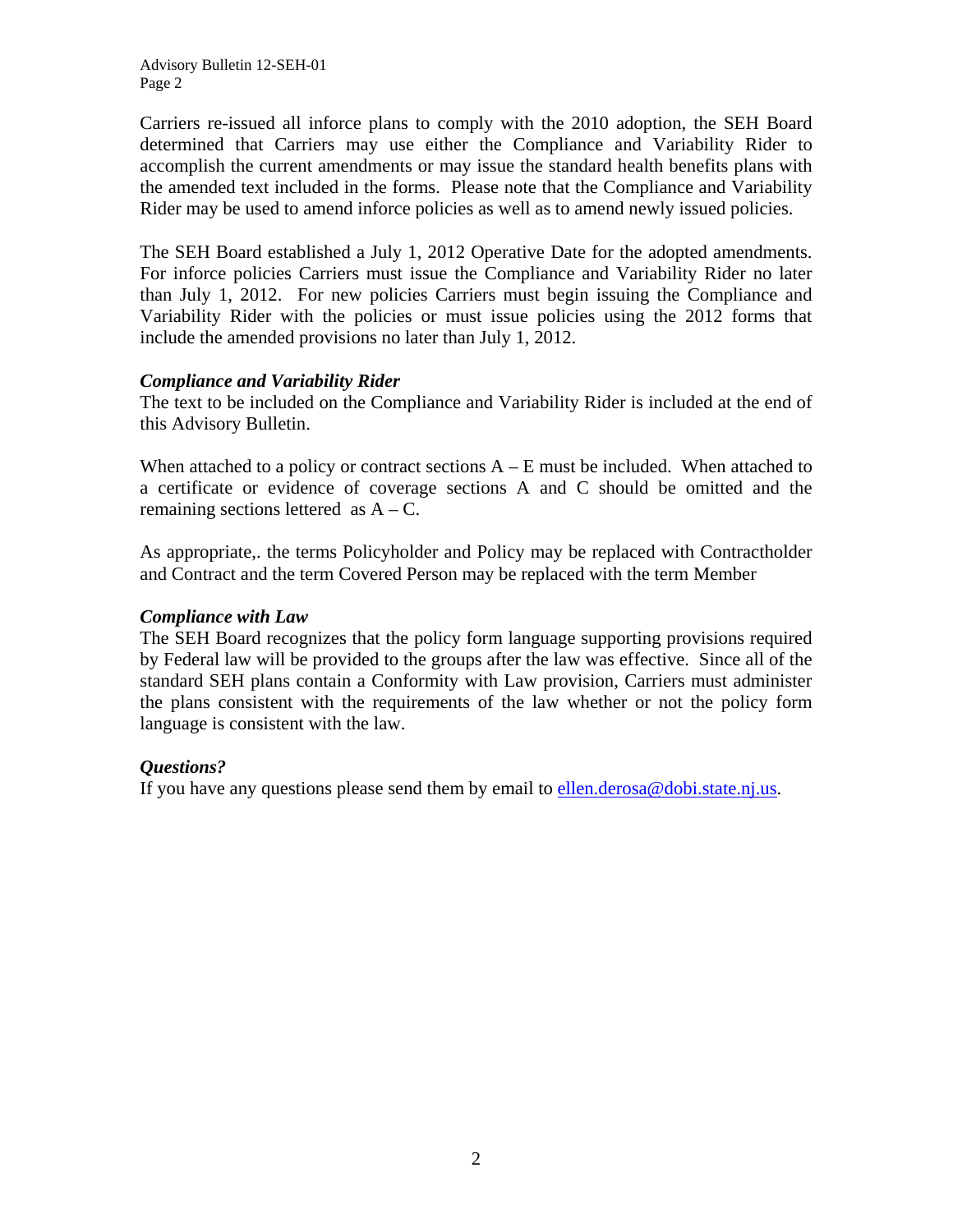## TEXT TO INCLUDE ON THE COMPLIANCE AND VARIABILITY RIDER

A. The **Premium Amounts** provision in the **General Provisions** of the [Policy] is deleted in its entirety and replaced with the following **Premium Amounts** provision.

#### **PREMIUM AMOUNTS**

The premium due on each premium due date is the sum of the premium charges for the coverage then provided. Those charges are determined from the premium rates then in effect and the Employees [and Dependents] then covered.

#### **Premium Refunds**

If one or more of the premiums paid include charges for an Employee [and or Dependent] whose coverage has ended before the due date of that premium, any refund of premium will depend on whether the Employee contributed toward the premium payment or whether it was paid in full by the [Policyholder].

If the Employee contributed toward the premium payment, [Carrier] will not refund the premium and coverage will continue in force through the end of the period for which premium has been contributed by the Employee.

 If the premium was paid in full by the [Policyholder], any refund of premium will depend on whether claims were incurred during the period of no more than two months for which refund is requested. If no claims have been incurred [Carrier] will refund premiums paid for a maximum of two months prior to the date [Carrier] receives written notice from the [Policyholder] that the Employee's [and or Dependent's] coverage has ended. If claims have been incurred during the period prior to [Carrier's] receipt of written notice that the Employee [and Dependent's] coverage has ended, [Carrier] shall not be required to refund premium to the [Policyholder].

#### B. The **Clerical Error Misstatements** provision in the **General Provisions** is deleted in its entirety and replaced with the following:

## **CLERICAL ERROR - MISSTATEMENTS**

Except as stated below, neither clerical error nor programming or systems error by the [Policyholder], nor [Carrier] in keeping any records pertaining to coverage under this [Policy], nor delays in making entries thereon, will invalidate coverage which would otherwise be in force, or continue coverage which would otherwise be validly terminated. Upon discovery of such error or delay, an appropriate adjustment of premiums will be made, as permitted by law.

Exception: If an Employee contributed toward the premium payment and coverage continued in force beyond the date it should have been validly terminated as a result of such error or delay, the continued coverage will remain in effect through the end of the period for which the Employee contributed toward the premium payment and no premium adjustment will be made.

Premium adjustments involving return of unearned premium to the [Policyholder] for such errors or delays will be made only if the Employee did not contribute toward the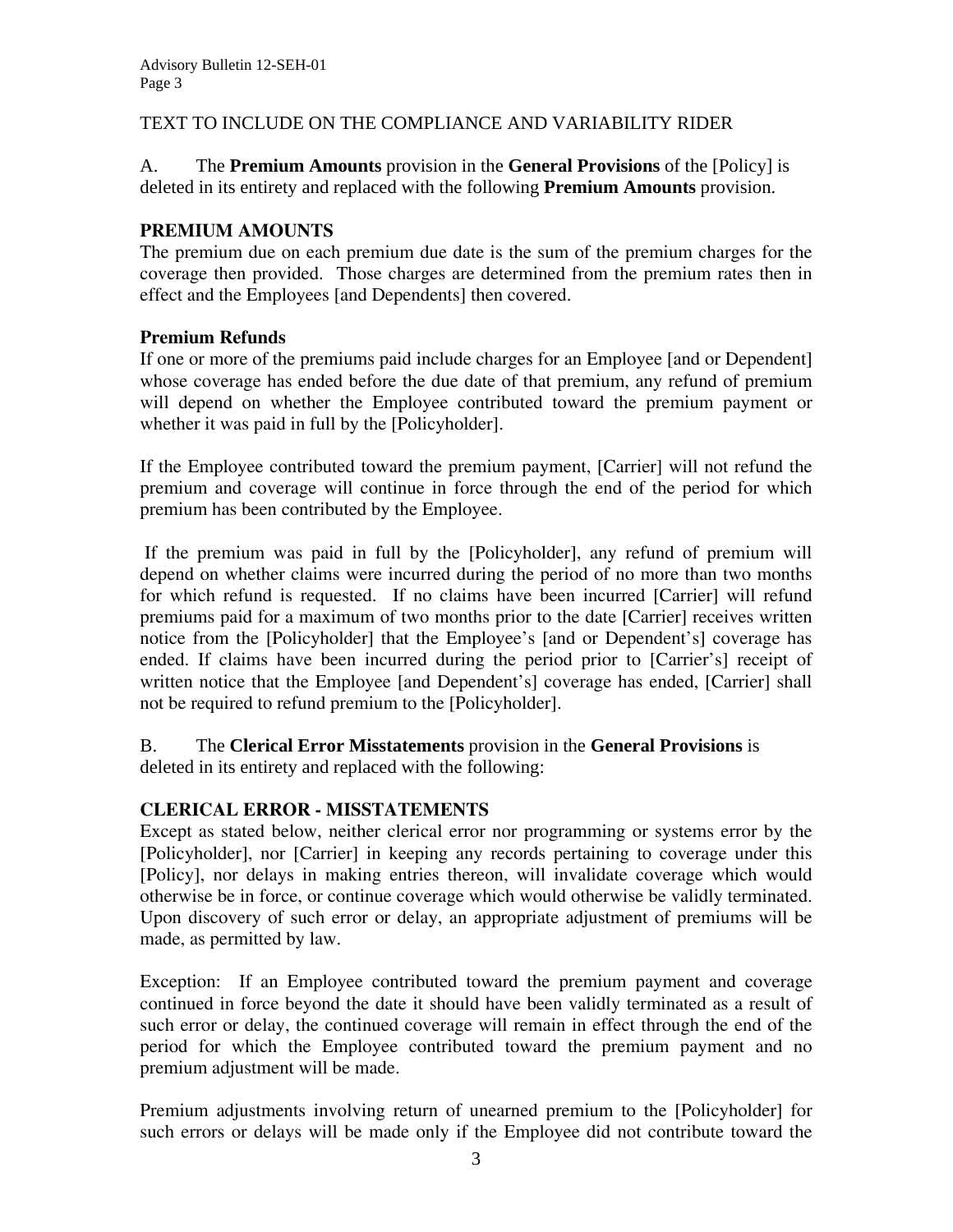premium payment. Except as stated in the Premium Refunds section of the **Premium Amounts** provision, such return of premium will be limited to the period of 12 months preceding the date of [Carrier's] receipt of satisfactory evidence that such adjustments should be made.

If the age or gender of an Employee is found to have been misstated, and the premiums are thereby affected, an equitable adjustment of premiums will be made.

## **C. The Term of the Policy - Renewal Privilege – Termination**

Provision of the **General Provisions** of the [Policy] is amended to include the following sentence at the end of the provision:

Please refer to the **RetroactiveTermination of a [Covered Person's] Coverage** provision which also addresses the consequences of fraud or misrepresentation.

## D. The following **RetroactiveTermination of a [Covered Person's] Coverage**  provision is added to the **General Provisions.**

## **RETROACTIVE TERMINATION OF A [COVERED PERSON'S] COVERAGE**

[Carrier] will not retroactively terminate a [Covered Person's] coverage under this [Policy] after coverage under this [Policy] take effect unless the [Covered Person] performs an act, practice, or omission that constitutes fraud, or unless the [Covered Person] makes an intentional misrepresentation of material fact. In the event of such fraud or material misrepresentation [Carrier] will provide at least 30 days advance written notice to each [Covered Person] whose coverage will be retroactively terminated.

If a [Policyholder] continues to pay the full premium for a [Covered Person] who is no longer eligible to be covered the [Policyholde]r may request a refund of premium as explained in the Premium Refunds provision. If [Carrier] refunds premium to the [Policyholder] the refund will result in the retroactive termination of the [Covered Person's] coverage. The retroactive termination date will be the end of the period for which premium remains paid. Coverage will be retroactively terminated for the period for which premium is refunded.

E. The **Extra Continuation for Disabled Qualified Continuees** provision of the **COBRA Continuation Rights** provision is deleted and replaced with the following:

## **Extra Continuation for Disabled Qualified Continuees**

If a Qualified Continuee is determined to be disabled under Title II or Title XVI of the United States Social Security Act on the date his or her group health benefits would otherwise end due to the Employee's termination of employment or reduction of work hours or during the first 60 days of continuation coverage, he or she and any Qualified Continuee who is not disabled may elect to extend his or her 18 month continuation period above for up to an extra 11 months.

To elect the extra 11 months of continuation, the Qualified Continuee or other person acting on his or her behalf must give the Employer written proof of Social Security's determination of his or her disability within 60 days measured from the latest of: